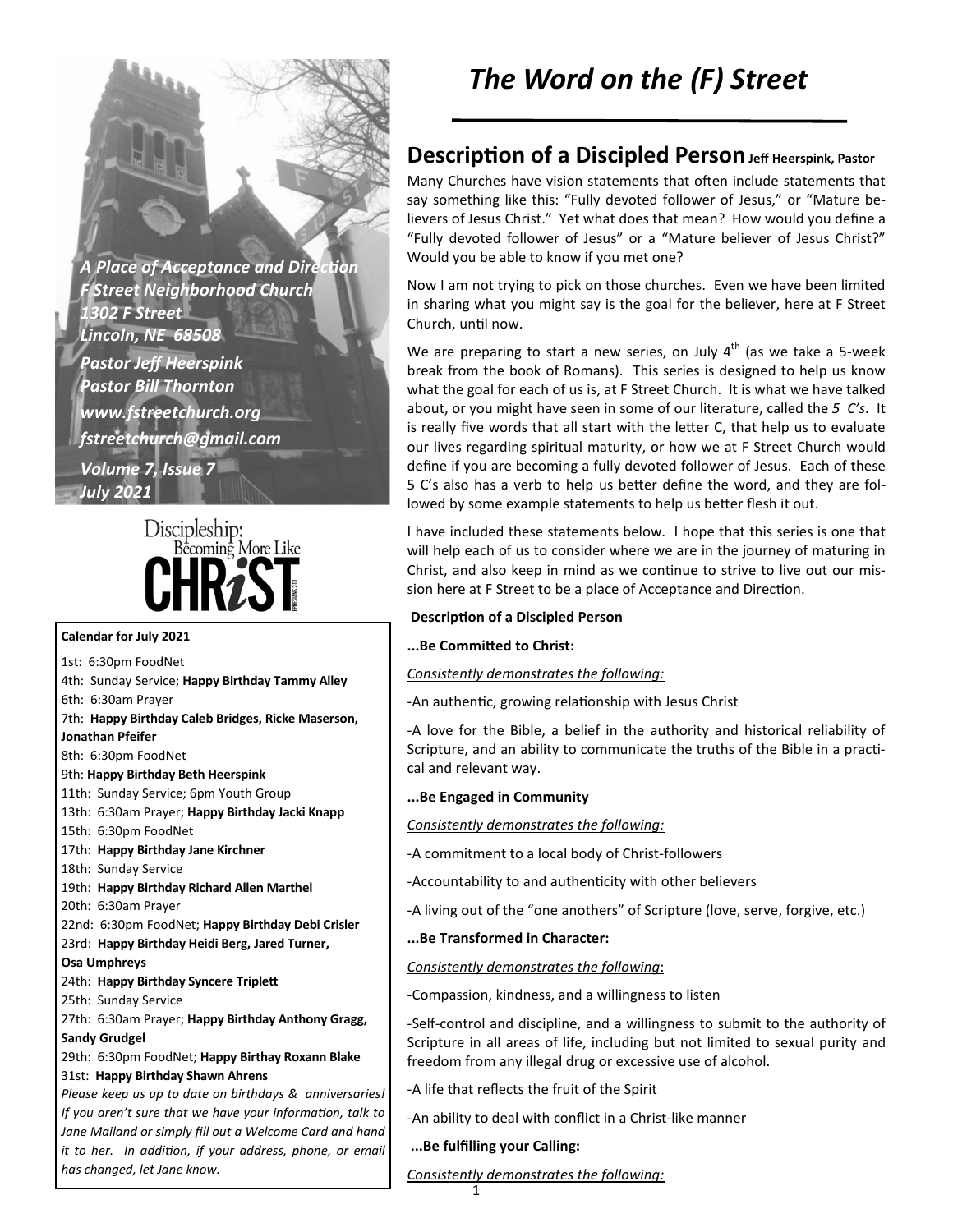-An understanding and sense of a call to ministry for the building up of the body

-A passion to fulfill God's call within the tension of Grace and Truth

-The gifts, compassion and the character to fulfill this call

#### **...Be developing Competencies**

#### *Consistently demonstrates the following:*

-A knowledge and proficiency of specific competencies

-Teachability--an attitude of humility and willingness to grow and learn

-A commitment to using spiritual gifts and natural talents to build God's kingdom



### **Pastor Sam Jam**

Pastor Sam Jam is the name that we gave our  $4<sup>th</sup>$  of July event at the Northern Lighthouse years ago, in contrast to the Uncle Sam Jam that the city put on. Each year people gather at the Northern Lighthouse to enjoy some food, music, fun and of course fireworks.

This year will be no exception, and you are invited. Bring a chair, some fireworks, and some money to buy a BBQ hamburger (meal packages will be around \$5 and all proceeds go to support the Lincoln NE Reintegration Program).

The event begins at 6:00 p.m. and will go until after dark with lots of fireworks being lit.

### **Youth Group Update Jennifer Arnold, Director**

F Street Youth Group will meet once in July, at the home of Andrea Mailand and family! Come on July 11th from 6:00 - 7:30 for yard games and a taco bar, so come HUNGRY! Contact Jenny Arnold at 402.805.1412 for any additional info!

# **With All Purity, Bill Thornton, Teaching Pastor**

One of the things that I most admire about our congregation, is our commitment to provide a place of acceptance and direction for those who are spiritual seekers. Over the course of the past year, I have heard numerous comments from those who are new to our church family, who



marvel at the welcome they receive. This is something we should strive to maintain as we bring Christ to our friends, family, and neighbors.

However, one of the inherent dangers of being a loving body of

believers is that it can be easy to slip into tolerating sin within our lives as Christians, as well as our shared life as a congregation. One of the ways in which this temptation occurs is when we overlook the sin of sexual immorality within the church.

As Christians, we can observe how our culture has increasingly drifted away from a clearly Biblical ethic, toward a vague and confusing set of "values" that essentially suggests that any kind of behavior is okay between two consenting persons. We can observe a growing lack of modesty when it comes to dress, conversation, and behavior in ourselves and others. Various forms of media (even pornography) have sought to normalize that which the Bible clearly rejects as ungodly. As a result, expectations of how men and women will relate to one another within the church have, in some cases, been so compromised that there is little that distinguishes our conduct from those living as unbelievers in the world.

The Apostle Paul, living in the first century, faced a very similar situation, and this is the instruction that he gave to a young church leader named Timothy that I think has some timeless advice for us to consider today: *"Never speak harshly to an older man, but appeal to him respectfully as you would to your own father. Talk to younger men as you would to your own brothers. <sup>2</sup> Treat older women as you would your mother and treat younger women with all purity as you would your own sisters."* 

--I Timothy 5:1-2, NLT

Can you imagine how our lives and relationships would be positively impacted if the guiding principle we operated by was one of treating one another "with all purity," rather than thinking in terms of our own wants, desires, and lusts? To me, this is simply an application of the Lord's instruction to his people to love our neighbors as ourselves. At the very least, I believe this means that we will honor and respect one another in the ways that we look at, think of, speak to, and act toward one another. I think this is a good place for all of us to begin.

### **Pulpit vs Politics 5** Keith Morrissey, Elder

*"One cannot break the Church over one's knee. But the healthy youth belong to us."* Adolph Hitler

#### Read Daniel 1:3-4

Hitler's statement was made near the beginning of the Nazi rule in Germany in 1933. A few years later he had the Church where he wanted it, and World War II was in full swing as he attempted to replace God, and have the world worship him. After all, most Germans (Including the churched) were more comfortable with saying "*Heil Hitler"* than they were with "Praise the Lord." So why not the rest of the world?

Hitler, and the German people, had failed to learn from history, so God had to repeat it.

About 3,000 years earlier, Nebuchadnezzar had tried the same thing. He had the "healthy youth" of Judah go through a threeyear plan of brainwashing, and indoctrination into the Babyonian culture and religion so that they would cease to worship God, and would, instead, worship and serve him. Nebuchadnezzar wasn't the first to try this, and to fail at it, nor would he be the last.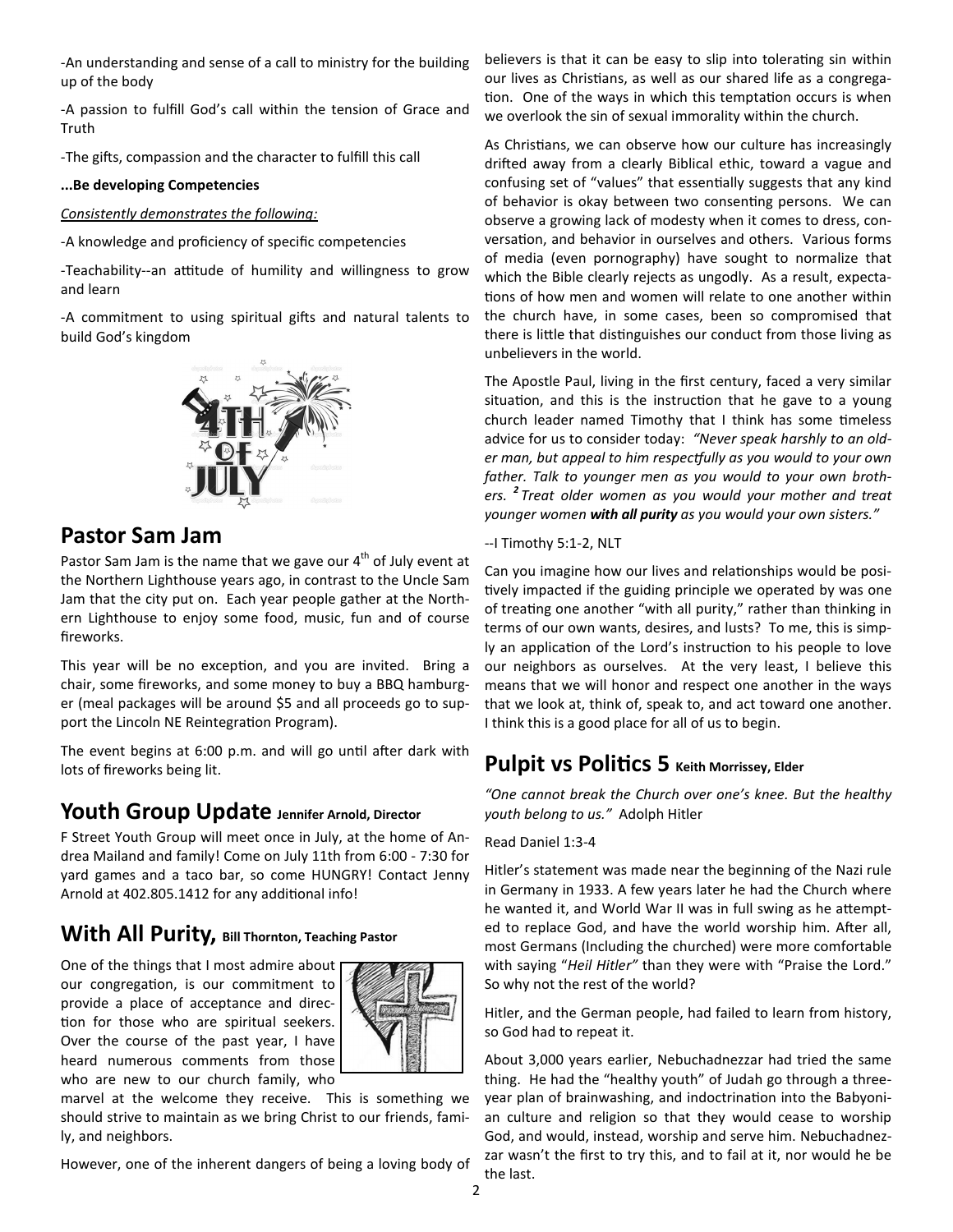Daniel was one those youth, as were his buddies Shadrach, Meshach, and Abednego. But these four stood in resistance to Nebuchadnezzar, as several did in Germany, by refusing to bow down to this false god. While Nebuchnezzar had a monstrous gold statue of himself, Hitler had portraits of himself, along with the Nazi flag, hung in all the churches, and required all the people to worship him. If you failed to do so you were likely to get thrown into the blazing furnace, the lion's den, or a concentration camp.

Whether we are counting on a king, a kaiser, a prime minister, or a president to be our savior, Satan doesn't mind. As long as it isn't God. Much of what happened in pre-war Germany is being repeated in America today. The youth are being indoctrinated into the ways of culture and "political correctness," while very few of them learn about God and the Bible. (Parents teach your children). Christmas was banned, Easter became spring break, prayer and Bibles were banned, even in churches. Even Bible believing pastors were replaced with state sanctioned pastors. The courts were overturning the German constitution and replacing it with the 3rd Reich's wishes. Freedoms were granted by Hitler and the Reich, not inalienable rights granted by God.

Just as God used Nebuchadnezzar to shake up and wake up Judah, He used Hitler to shake up and wake up the Church throughout the world. I believe God is preparing someone now to wake up the Church again in America. We have to decide quickly. Are we going to repeat history? Is it going to be a *wake up* or a *shake up*?

## **Can You Give Someone a Ride to**

### **Church? Tad Stryker, Elder**

This is an opportunity to be a blessing to a woman who wants to return to our Sunday morning service, but needs a ride from 10th & O Street. She is physically challenged, carries an oxygen supply when traveling, and is unable to step up into our church van, even with assistance.



Would you prayerfully consider this ministry opportunity? You could do this weekly, or be part of a team that takes turns. If interested, please call or text Tad Stryker at 402-802-0597 or Barb Douglas at 402-419-4738.



### **Health Ministry Corner Barb Douglas, HMFSNC**

Hello Brothers and Sisters in Christ,

I hope you are enjoying this beautiful summer we're having. We've had a few really hot days, but for the most part it's been relatively nice. I know how crowded and busy this time can become. With vacations, travel, guests, short trips with family and

friends, it can get very busy with activity and noise. I want to share something with you today to help you find a way to slow your world down and cut the noise of this busy world down as well.

This is a devotion out of an *Our Daily Bread*, from Bill Crowder, one of their Ministry writers. It comes from 1 Kings 19:1-18:

"After the earthquake came a fire, but the Lord was not in the *fire. And after the fire came a gentle whisper."* 1Kings 19:12

In recent years, the spread of personal digital music players has resulted in concerns about hearing loss. The design of the music players and their earphones has been the target of complaints and lawsuits. Long-term exposure to music at a high volume has been shown to cause serious hearing impairment. In a sense, too much hearing can result in an inability to hear.

We live in a world filled with noise----noises designed to sell, plead, seduce, and deceive. In the midst of this cacophony of sound, it's easy to miss the one voice that matters. Elijah had listened to Jezebel's threats and the voice of his own fear, so he fled to a cave to hide. In the cave he was confronted with the over- whelming noise of wind, an earthquake, and fire (1 Kings 19:11-12). Then the cave grew silent and the voice of the Lordthe only sound that mattered-broke through as "a gentle whis*per."* (vs 12)

If we are to hear God speaking to our hearts through His Word, we need to pull away from the noise of the crowd. Only when we learn to be quiet can we really understand what it means to commune with the God who cares for us. In our "quiet time" today, let's make an effort to listen for the voice of God.

**To hear God's voice, turn down the world's volume!** I hope this will help to remind all of us to slow down, turn off, and listen! God is speaking, and he cares that we hear him.

I also want to let everyone know we have gift packs for those who find themselves destitute at this time. We are all precious in God's eyes and we are all called to help one another through hard times. So, if you or someone you know finds themselves in need of a little help, please come to myself (Barbara Douglas), or one of the pastors, or other church leaders, and we will help you out today with a gift pack.

Remember to stop, look and listen, God is calling, and we don't want to miss his call. It is summer time, no school for most, and lots of free time on our hands. Please take the time to read God's Word and talk to each other.